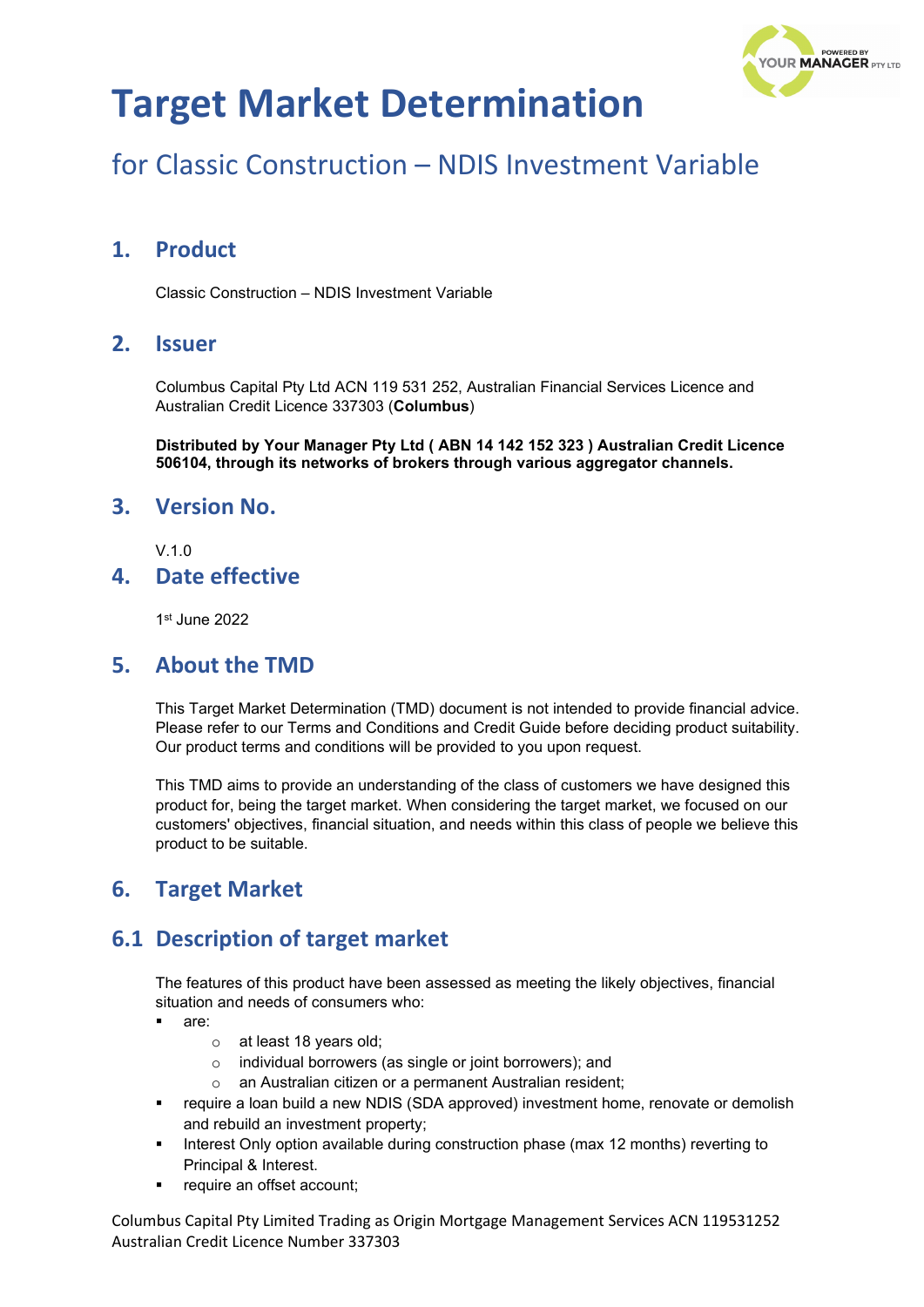

## for Classic Construction – NDIS Investment Variable

- require the flexibility of a variable interest rate;
- **•** require the ability to make additional extra repayments without penalty; and
- want the option of either principal and interest or interest only repayments.
- satisfy our eligibility criteria;

Although variable interest rates fluctuate, the product meets the likely objectives, financial situation and needs of consumers in the target market because it allows them to deposit funds into an offset account and/or make additional payments directly into the loan to reduce the amount of interest payable whilst maintaining the ability to draw on surplus funds when required. This product also allows consumers to select interest only or principal and interest repayments in order to reduce their overall debt and build equity.

## **6.2 Classes of consumers for who the product may not be suitable**

This product may not be suitable for consumers who:

- do not meet the eligibility requirements;
- are seeking the certainty of fixed repayments over the term of the loan;
- are looking to purchase or refinance a residential owner occupied property;
- are looking to construct a property; or
- require the ability to provide alternative methods of income verification.

## **6.3 Description of the Product, including key attributes**

- Variable interest rate;
- Repayment options:
	- o principle and interest; or
	- o interest only
- Redraw available
- Minimum loan size: \$50,000
- Maximum Loan Size: \$2,000,000 (subject to LVR and postcode policy)
- Maximum LVR:
	- o 80% for Inner-City postcodes
	- o 90% for Regional postcodes
	- o 95% for Metro and Non-Metro postcodes
- Offset facility is available
- Application fee is payable
- Settlement fee is payable
- Valuation fee is payable
- Ongoing fee is payable

## **7. Distribution Conditions/ Restrictions**

The following distribution channels and conditions have been assessed as being appropriate to direct the distribution of the product to the target market:

• Direct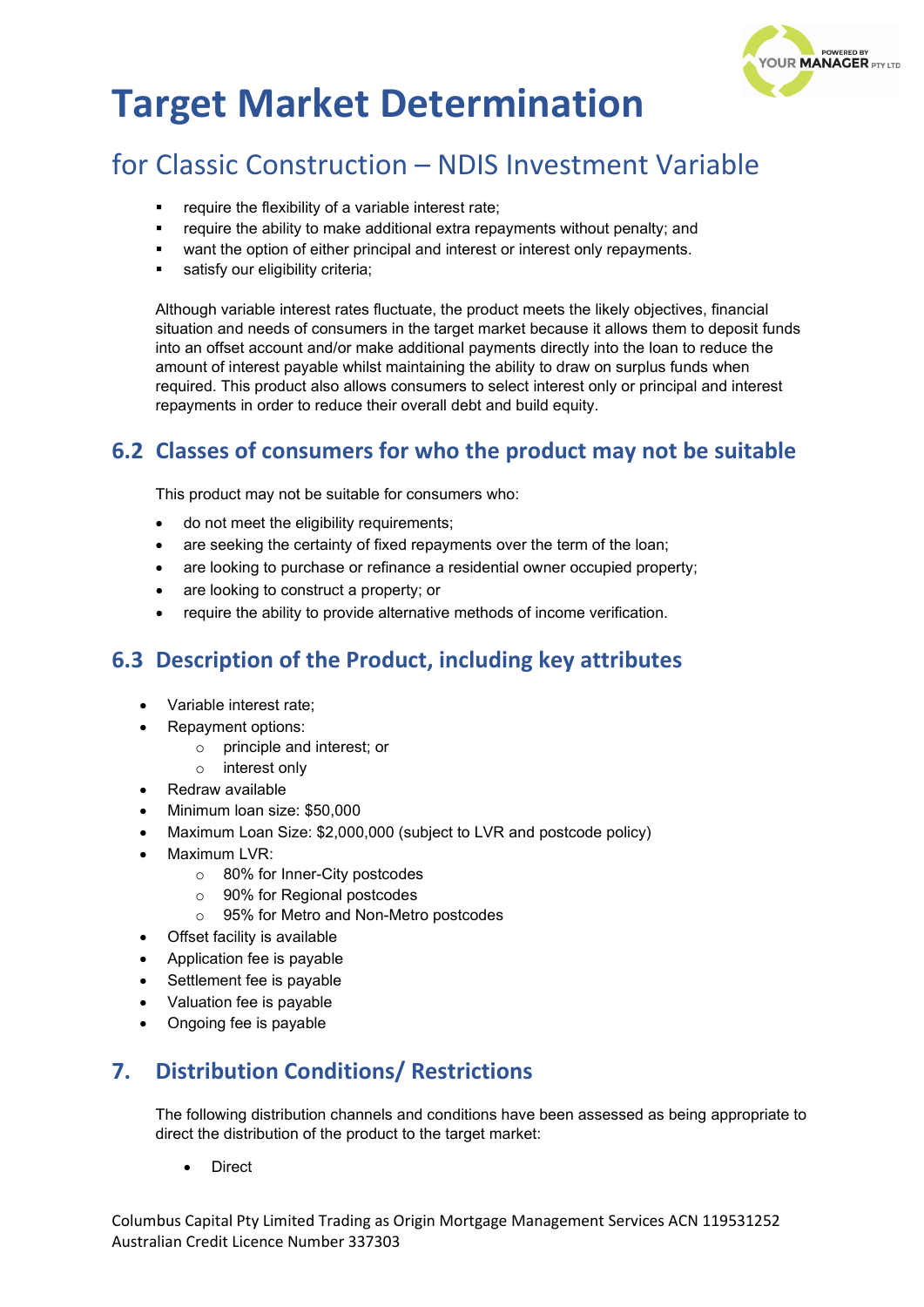

# for Classic Construction – NDIS Investment Variable

- **Online**
- By phone
- In person (e.g. branch, agency, or premises visit)
- Third party Accredited mortgage brokers subject to Best Interests Duty (BID)

The distribution channels and conditions are appropriate because:

- the product has a wide target market;
- our staff have the necessary training, knowledge and accreditation (if required) to assess whether the consumer is within the target market. All of our staff must continually satisfy annual compliance reviews.
- we rely on existing distributors, methods, controls and supervision already in place;
- our approval system has checks and controls in place to flag applicants who may be outside the target market; and
- accredited mortgage brokers are subject to a higher duty under BID to ensure that the product is in the best interests of the particular consumer.

### **8. TMD Reviews**

We will review this TMD as follows:

| Initial review  | Within 12 months of the date of this TMD                                                                                                                                                                                                                                                                                                                                                                                                                                                                                                                                                   |
|-----------------|--------------------------------------------------------------------------------------------------------------------------------------------------------------------------------------------------------------------------------------------------------------------------------------------------------------------------------------------------------------------------------------------------------------------------------------------------------------------------------------------------------------------------------------------------------------------------------------------|
| Periodic review | Each year on the anniversary of this TMD.                                                                                                                                                                                                                                                                                                                                                                                                                                                                                                                                                  |
| Review triggers | Specific events will prompt Columbus to review this TMD, which<br>includes:<br>A significant dealing of the product to consumers outside the<br>target market occurs;<br>A significant number of complaints are received from<br>customers in relation to the product;<br>A significant number of defaults occur;<br>A significant breach has occurred in connection with the<br>issuing and distribution of this product; and<br>A significant number of late repayments are being recorded;<br>A material change is made to this product.<br>Unexpected early stage arrears are detected |

If a review trigger occurs, we will complete a review of the TMD within ten business days. Meanwhile, we will cease to offer this product to our customers until our TMD review concludes and any necessary changes to the product or TMD, including distribution methods, are made.